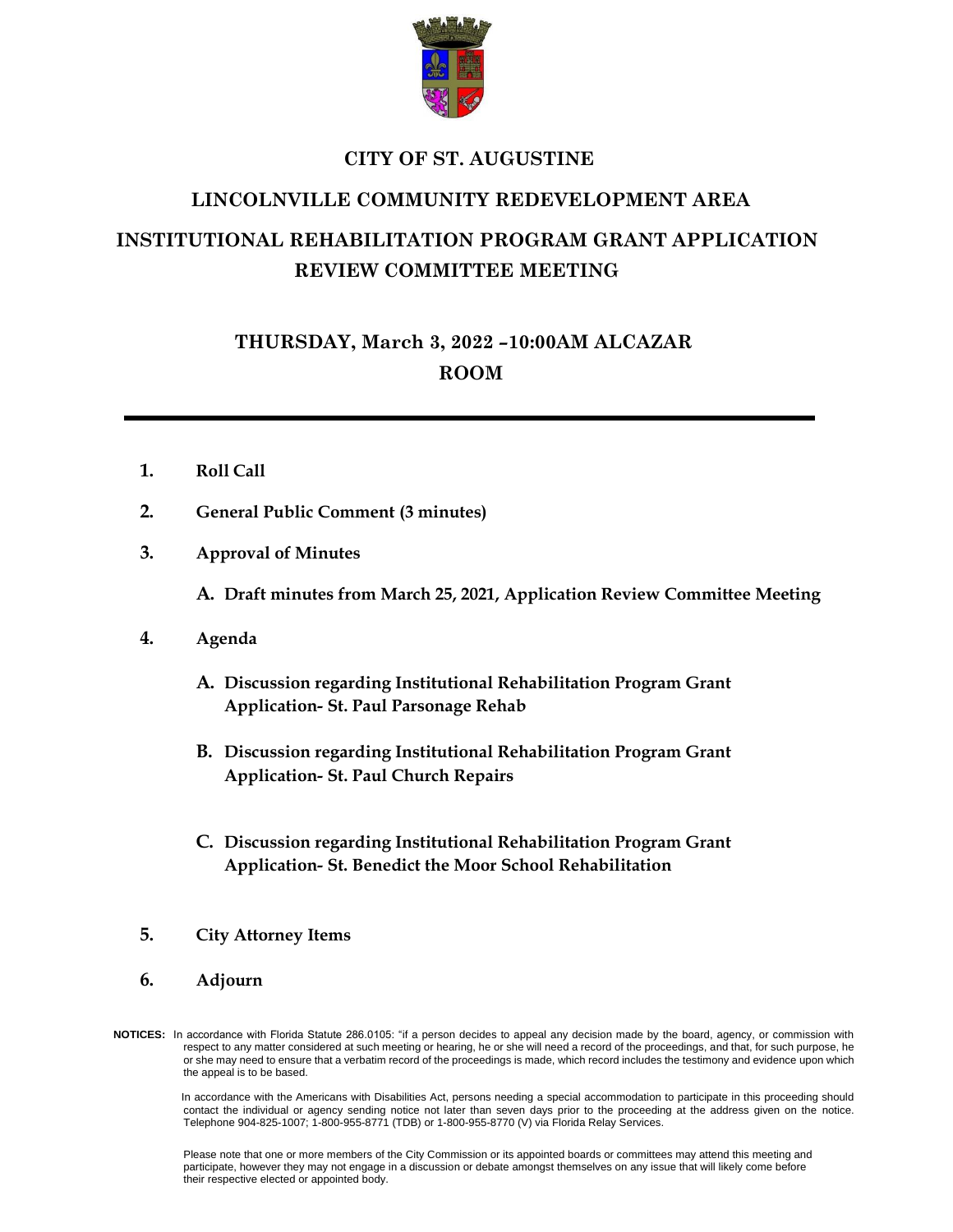## CITY OF ST. AUGUSTINE, FLORIDA

#### Lincolnville Community Redevelopment Area Institutional Rehabilitation Program Application Review Committee March 25, 2021

The Lincolnville Community Redevelopment Area Institutional Rehabilitation Program Grant Application Review Committee met to discuss the updated 20/21 grant application submitted by Fountain of Youth Lodge #649. Meeting scheduled at 10:00 A.M., Thursday, March 25, 2021. The meeting was called to order by Jaime D. Perkins, Community Redevelopment Area Administrator. The following committee members were present:

1. **ROLL CALL** Reuben Franklin, Jenny Wolfe, Jaime D. Perkins

**Staff Present**: Isabelle Lopez, City Attorney; Reuben Franklin, Director of Public Works; Jenny Wolfe, Historic Preservation Officer; and Jaime D. Perkins; Community Redevelopment Area Administrator

\_\_\_\_\_\_\_\_\_\_\_\_\_\_\_\_\_\_\_\_\_\_\_\_\_\_\_\_\_\_\_\_\_\_\_\_\_\_\_\_\_\_\_\_\_\_\_\_\_\_\_\_\_\_\_\_\_\_\_\_\_\_\_\_\_\_\_\_\_

#### **2. Call to Order**

Jaime Perkins gave an overview of the purpose of the meeting; advising that the meeting had been called to review the updated application submitted by the members of the Fountain of Youth Lodge #649 who requested consideration for the Institutional Rehabilitation Grant.

#### **3. GENERAL PUBLIC COMMENT**

No Public Comment.

#### **4. APPROVAL OF PRIOR MEETING MINUTES**

Ms. Wolfe made a motion to accept the prior meeting minutes with no corrections. Mr. Franklin seconded the motion. The motion passed unanimously by the committee.

#### **5. GENERAL DISCUSSION**

#### **(a) DISCUSSION REGARDING INSTITUTIONAL REHABILITATION PROGRAM GRANT APPLICATIONS**

Community Redevelopment Administrator, Jaime D. Perkins stated the purpose of the meeting; noting that at the previous meeting the applicant was approved with contingencies that they provide additional details regarding structural repairs requested, a cost estimate of stated repairs, and public use of the building. Ms. Perkins opened the discussion asking Ms. Wolfe to provide insight on the application received.

Historic Preservation Officer, Jenny Wolfe discussed the application received. Ms. Wolfe noted that she was pleased with the updates on historical significance and clarity regarding rehabilitation opportunity found in the